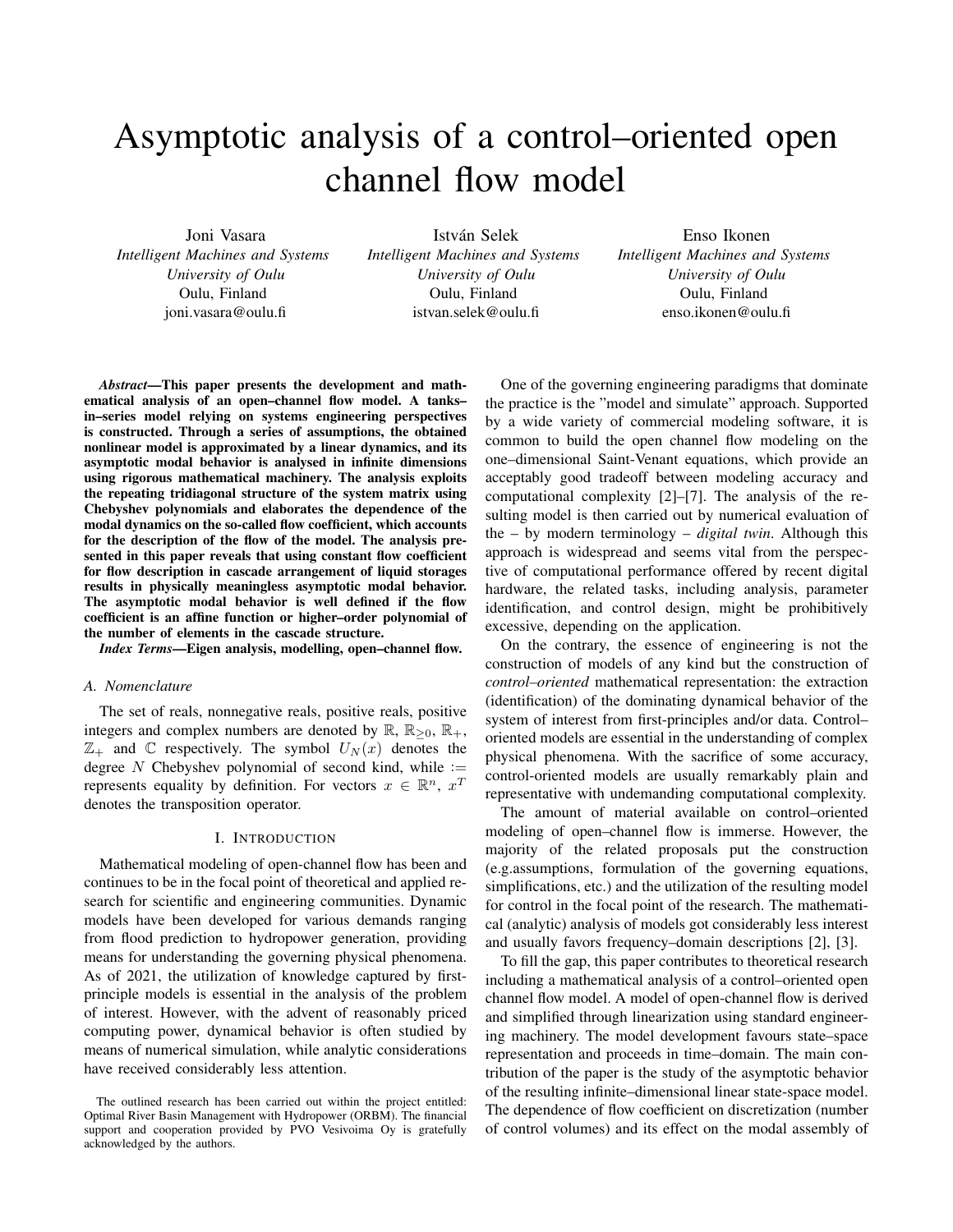the system of interest is elaborated.

The paper is organized as follows: section II details the construction of the open-channel flow model using a standard engineering approach. Assumptions, derivation, simplifications for analysis are considered here. Section III presents the mathematical apparatus used for the study of the derived model in infinite dimensions. First, an analytic formula is derived to describe the eigenvalues of the system matrix, and using this, the convergence of dominant poles of the system is elaborated under the dependence of flow coefficient on the discretization. Finally, section IV provides a summary of the presented work and draws the conclusions.

## II. OPEN–CHANNEL FLOW MODEL: AN ENGINEERING APPROACH

To construct the mathematical model, here a systems engineering approach is adopted, aiming to represent the open channel flow in a canal by hydrodynamic interaction of liquid storages (tanks). Let the canal be divided into  $N \in \mathbb{Z}_+$ equally sized finite control volumes referred to as tanks. The control volumes are separated by infinitely thin hoovering walls which prevent matter to cross the boundaries of the control volume. Fluid can enter and leave each finite volume beneath the separation walls as depicted in figure 1 and 2. The elevation profile of the canal on the  $(y, z)$  and  $(x, y)$  planes are arbitrary. Let parameter  $L \in \mathbb{R}_+$  [m] denote the arc length of the elevation profile which shall be referred to as the length of the canal throughout this article. For simplicity, it is assumed that the canal has a rectangular cross section wetted by the fluid and a constant width  $w \in \mathbb{R}_+$  [m]. Fluid can enter and leave the canal only at the intake (upper) and discharge (lower) boundaries (see figure 1), represented by inflow  $Q^{\text{in}}(t) \in \mathbb{R}_{\geq 0}$  [m<sup>3</sup>/sec] and outflow  $Q^{\text{out}}(t) \in \mathbb{R}_{\geq 0}$ [m<sup>3</sup>/sec], no external sources (e.g. precipitation, evaporation, spill loss etc.) are considered.

Regular assumptions are considered to model the fluid flow between coupled tanks: (1) fluid is incompressible, (2) flow develops by elevation difference due to gravity, (3) thermal interactions of fluid storages and (in general) thermodynamic effects are neglected. The governing equations are derived using conservation principles for mass and linear momentum. The conservation of mass can be written as

$$
\frac{Lw}{N}\frac{dh_i}{dt} = \begin{cases} Q^{in}(t) - Q_i(t), & i = 2 \\ Q_i(t) - Q_{i+1}(t), & i = 2,..., N - 1 \\ Q_i(t) - Q^{out}(t), & i = N \end{cases}
$$
(1)

where  $h_i(t) \in \mathbb{R}_{\geq 0}$  [m] is the (average) height of the fluid column in tank  $\bar{i}$ ,  $Q_i(t) \in \mathbb{R}$  [m<sup>3</sup>/sec] denotes the fluid flow between tank  $i - 1$  and i for all  $i \in [2, N] \cap \mathbb{Z}_+$ and variable  $t \in \mathbb{R}_{\geq 0}$  indexes time. Respectively, the vector  $h(t) := [h_1(t), \ldots, h_N(t)]^T$  gives the zero–order–hold (ZOH) approximation of the fluid surface profile in the canal at time t.

The conservation of linear momentum is considered in its steady-state form. Here, the law of momentum conservation



Fig. 1. The arrangement of the tanks–in–series model along the canal.

is represented by the so called *valve equation* which can be written as follows:

$$
Q_i(t) =
$$
  
C<sub>v,i</sub>(N) sgn(h<sub>i-1</sub>(t) - h<sub>i</sub>(t)) $\sqrt{|h_{i-1}(t) - h_i(t)|}$  (2)

where parameter  $C_{v,i}(N)$  [m<sup>2.5</sup>/sec] lives under different names within the engineering community including *flow coefficient*, *flow factor* or *discharge coefficient* just to mention a few. The function  $sgn(.)$  is the sign function, and  $|.|$  denotes absolute value.

It must be pointed out that in the context of the outlined modeling approach the discharge coefficient  $C_v$  has a high impact on the credibility of the obtained model. It captures the fine details of the flow in the canal accounting for the dissipation of energy due to friction. Its analytical form and derivation is far from simple. Its value is usually varying (in time and space) subject to canal geometry, fluid properties, flow conditions and regime (i.e. laminar, turbulent) etc.

Putting (1) and (2) together results in a nonlinear ordinary differential equation (ODE) system of the form

$$
\dot{h}(t) = f(h(t), Q^{\text{in}}(t), Q^{\text{out}}(t))
$$
 (3)

where vector of fluid column heights  $h(t)$  :=  $[h_1(t), \ldots, h_N(t)]^T \in \mathbb{R}^N$  represents the state vector of the system of interest and the boundary conditions



Fig. 2. Control volume representation of a canal section.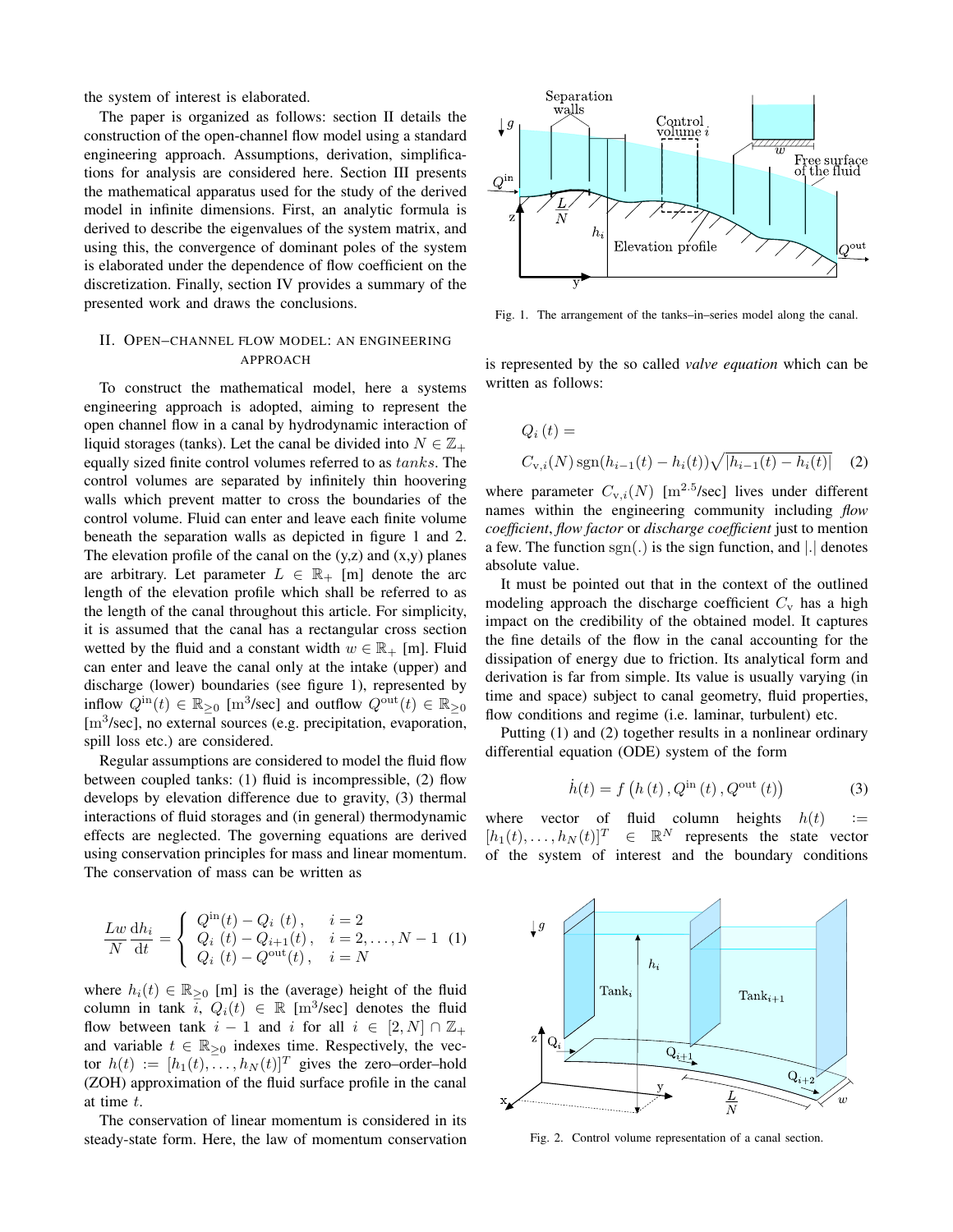$Q^{\text{in}}(t) \in \mathbb{R}_{\geq 0}, Q^{\text{out}}(t) \in \mathbb{R}_{\geq 0}$  may be regarded as exogenous inputs.

### *A. Preparation of the model for analysis*

The previous section provided a well–known, standard engineering approach to mathematically capture the dynamical behavior of the system of interest. The resulting model is ready for numerical evaluation once the details get fixed (parameters, geometry, boundary conditions, discharge coefficients, etc.), which undoubtedly involves a tremendous effort.

However, as pointed out already, the author's contribution is the analytical evaluation (analysis) of (3). The analysis aims to understand the asymptotic behavior of the introduced canal model, which involves the study of convergence (divergence) of dynamical behavior as the number of control volumes N goes to infinity. However, once derived, one can observe that the outlined model in its general form is analytically untractable for large  $N$ ; thus, it requires further "treatment" for analytic considerations.

To begin with, let us point out that the square root function which appears on the right-hand side of (2) violates the criteria of Lipschitz continuity at  $(h_{i-1}(t) - h_i(t)) = 0$ (free surface of the fluid is horizontal in the canal). The lack of the Lipschitz condition introduces an issue regarding the uniqueness of solutions of (3) in case the model is initialized to still water conditions. The problem is resolved by the introduction of the following approximation:

$$
\sqrt{x} := \begin{cases}\n\frac{x}{\sqrt{\delta_x}} & \text{for } |x| \le \delta_x \\
\text{sgn}(x)\sqrt{|x|} & \text{otherwise}\n\end{cases} (4)
$$

where  $x \in \mathbb{R}$  and  $\delta_x \in \mathbb{R}_+$  is an arbitrarily chosen parameter. The approximation satisfies the Lipschitz criteria by providing a linear approximation of the square root function in the (small) vicinity of zero controlled by the parameter  $\delta_x$ . Additionally, let  $z_F(y, t)$  denote the free surface (elevation profile) of the fluid. Given these, the following assumptions are introduced:

*Assumption 1:* The dependence of the discharge coefficient on the location of the control volume can be eliminated by adjusting of the hoovering height of the separation walls.

and

*Assumption 2:*  $|z_F(y_2, t) - z_F(y_1, t)| \leq \delta_x |y_2 - y_1|$  for all  $y_1, y_2 \in [0, y_L]$  and  $t \in \mathbb{R}_{>0}$ .

In other words, it is assumed that the flow is subcritical, and the free surface of the fluid is smooth (Lipschitz continuous subject to  $\delta_x$ ) under the investigated inflow/outflow conditions. This assumption aligns well with the observed behavior of long canals with relatively mild slopes (e.g. natural river, irrigation canal). Consequently, the dynamics of waterfalls, hydraulic jumps, and large amplitude wave propagations are out of the scope of modeling and related analysis.

Putting these together, the flow eqution (2) can be approximated by

$$
Q_i(t) \approx \frac{C_{\rm v}(N)}{\delta_x} \big( h_{i-1}(t) - h_i(t) \big) \tag{5}
$$

which together with (1) form a linear ODE approximation of the dynamics of the canal:

$$
\dot{h}(t) = \frac{C_{\rm v}(N)N}{\delta_x L w} Ah(t) + \frac{N}{L w} BQ(t)
$$
 (6a)

where  $A \in \mathbb{R}^{N \times N}$ ,  $B \in \mathbb{R}^{N \times 2}$  and  $Q(t) :=$  $[Q^{\text{in}}(t), Q^{\text{out}}(t)]^T$  denotes the vector of exogenous inputs. State transition matrix  $A$  is tridiagonal, with the following pattern:

$$
A = \begin{bmatrix} -1 & 1 & & & \\ 1 & -2 & 1 & & \\ & \ddots & \ddots & \ddots & \\ & & 1 & -2 & 1 \\ & & & 1 & -1 \end{bmatrix}
$$
 (6b)

where all elements in the main diagonal are  $-2$  except the first and last which are −1 and the off–diagonal elements of the tridiagonal structure are set to one. The control matrix

$$
B = \begin{bmatrix} 1 & 0 \\ 0 & 0 \\ \vdots & \vdots \\ 0 & 0 \\ 0 & -1 \end{bmatrix} .
$$
 (6c)

In summary, model (6) provides the baseline for the analysis presented in the sequel.

#### III. ANALYSIS OF THE MODEL

The previous section detailed the development and simplification of the open–channel flow model of interest in time domain using state–space representation. This section is devoted to the mathematical analysis of the developed model with respect to its asymptotic behavior, which is obtained by increasing the number of control volumes (thus the dimension of (6)) without bounds.

To achieve this objective, first, the development of the eigenvalues of the system matrix  $A$  (appears in  $(6)$ ) shall be studied with respect to the growth of dimensions. The system matrix preserves the tridiagonal structure (6b) irrespective of its size for all  $N \geq 3$ , which is utilized during the development of the results. Additionally, the understanding of Chebyshev polynomials is essential to proceed with the calculations in the sequel, thus, let us summarize some of the corresponding results of the related topic:

*Remark 1:* The Chebyshev polynomial of second kind  $U<sub>N</sub>(x)$  is a univariate polynomial of degree N. It satisfies the following equality:

$$
U_N(\cos(\theta))\sin(\theta) = \sin((N+1)\theta)
$$
 (7)

which oftentimes used to define  $U_N(x)$ . Additionally,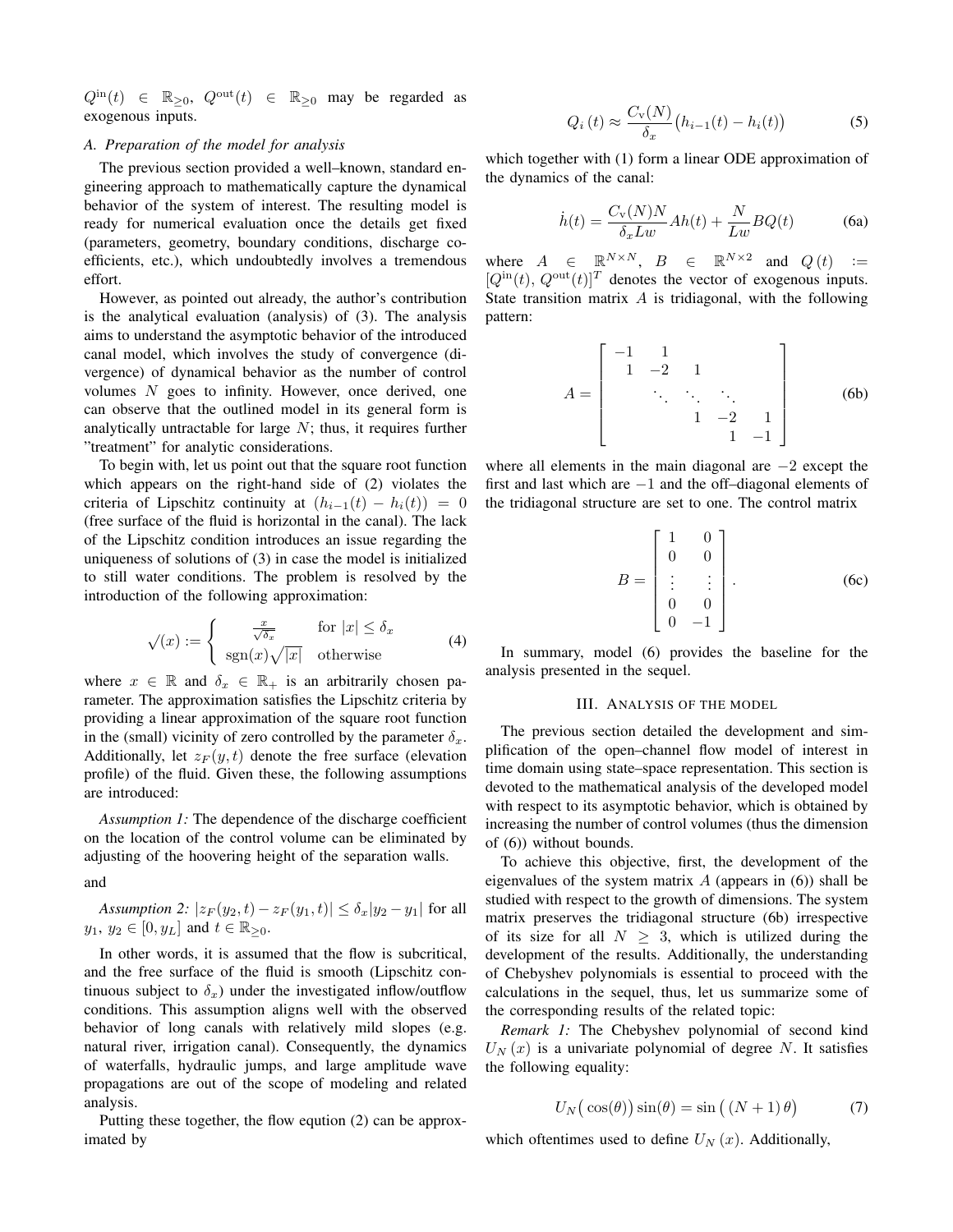*Remark 2:* The Chebyshev polynomial of second kind  $U<sub>N</sub>(x)$  satisfies the following recurrence relation

$$
U_N(x) = 2x U_{N-1}(x) - U_{N-2}(x)
$$
 (8a)

for all  $N \geq 2$ ,  $N \in \mathbb{Z}_+$ , with initial condition

$$
U_0(x) = 1 \tag{8b}
$$

$$
U_1(x) = 2x.\t\t(8c)
$$

For further details on Chebyshev polynomials see [9].

The importance of Chebyshev polynomials (thus the introduction of the outlined remarks) stems from the fact that these play a fundamental role in the analytic evaluation of determinants of tridiagonal matrices [1]. Similarly to this particular case, tridiagonal matrices frequently appear in physical and engineering applications, embody cascade symmetry, and usually have repeating patterns. These features (if presented in a particular form) can be captured by Chebyshev polynomials which allow the development of analytic formulas quantifying the eigenvalues of the matrix of interest. The analytic representation makes it possible to study the eigen–structure of such matrices in infinite dimensions. Regarding this, the following lemma presents a fundamental result which shall be utilized in the sequel.

*Lemma 1:* For a tridiagonal matrix  $M \in \mathbb{C}^{N \times N}$  of the form

$$
M = \begin{bmatrix} 2x & 1 & & & \\ 1 & 2x & 1 & & \\ & \ddots & \ddots & \ddots & \\ & & 1 & 2x & 1 \\ & & & 1 & 2x \end{bmatrix}, \quad x \in \mathbb{C} \quad (9)
$$

$$
\det(M) = U_N(x). \tag{10}
$$

proof. *1:* See [1].

Using this, one of the main contributions of this paper is stated by the following lemma:

*Lemma 2:* The eigenvalues  $s_i$  of the tridiagonal matrix  $A \in \mathbb{R}^{N \times N}$  (defined by (6b)) are

$$
s_i = -2 - 2\cos\left(\frac{i\pi}{N}\right) \tag{11}
$$

for all  $i = 1, \ldots, N$ ,  $N \in \mathbb{Z}_+$ .

proof. 2: For  $N \leq 3$  formula (11) is verified analytically. In these cases, the eigenvalues are:  $s_1 = 0$  ( $N = 1$ ),  $s_1 = -2$ ,  $s_2 = 0$  (N = 2) and  $s_1 = -3$ ,  $s_2 = -1$ ,  $s_3 = 0$  (N = 3) respectively) which agree with the statement.

For  $N > 3$  let us introduce the characteristic polynomial  $p_A(s) = \det(A - sI)$ . Furthermore, let us define a new variable x through the affine mapping  $s = -2 - 2x$ . Then,  $p_A(x)$  is defined by

$$
p_A(x) = \begin{vmatrix} 2x+1 & 1 & 1 & 1 \\ 1 & 2x & 1 & 1 \\ & & \ddots & \ddots & \ddots \\ & & & 1 & 2x & 1 \\ & & & & 1 & 2x & 1 \\ & & & & 1 & 2x+1 \end{vmatrix} . (12)
$$

Let  $K \in \mathbb{C}^{N \times N}$  denote the matrix appears on the right hand side of (12) and let  $K_1 \in \mathbb{C}^{(\bar{N}-1)\times(N-1)}$ ,  $K_2 \in$  $\mathbb{C}^{(N-2)\times(N-2)}$  be K's first two principal minors such that

$$
K = \left[\begin{array}{c|c} 2x+1 & \cdots \\ \hline \vdots & K_1 \end{array}\right] = \left[\begin{array}{c|c} 2x+1 & 1 & 0 \\ 1 & 2x & \cdots \\ \hline 0 & \vdots & K_2 \end{array}\right]. \quad (13)
$$

Consequently,  $K_1$  ( $K_2$ ) is obtained by removing the first row and column (first two rows and columns) from  $K$ . Using these,  $p_A(x)$  can be expressed as

$$
p_A(x) = (2x + 1)\det(K_1) - \det(K_2)
$$
 (14)

by expanding the determinant of  $K$  along the first row. The determinants of  $K_1$  and  $K_2$  are then computed by expanding along their last row. Utilizing the result provided by lemma 1 the following expressions are obtained:

$$
\det(K_1) = (2x+1)U_{N-2}(x) - U_{N-3}(x)
$$

$$
= U_{N-1}(x) + U_{N-2}(x) \tag{15a}
$$

$$
\det(K_2) = (2x+1)U_{N-3}(x) - U_{N-4}(x)
$$
  
=  $U_{N-2}(x) + U_{N-3}(x)$  (15b)

where (15a) and (15b) are derived by applying the recurrence relation (8) to the expressions defining the determinants (indicated above the numbered equalities determining  $det(K_1)$  and  $det(K_2)$  respectively). By putting (8), (14) and (15) together, the characteristic polynomial  $p_A(x)$  and the characteristic equation of matrix  $A$  in variable  $x$  can be expressed as follows:

$$
p_A(x) \equiv 2(x+1)U_{N-1}(x) = 0.
$$
 (16)

The equality above is satisfied in case  $U_{N-1}(x) = 0$  or  $(x+1) = 0$ . First, let us determine the roots of the Chebyshev polynomial. It follows from (7) that

$$
U_{N-1}\big(\cos(\theta)\big)\sin(\theta) = \sin(N\theta). \tag{17}
$$

Since  $\sin(N\theta) = 0$  and  $\sin(\theta) \neq 0$  for all  $\theta = i\pi N^{-1}$  $(i \in 1, \ldots, N-1)$ , (17) implies that

$$
U_{N-1}\left(\cos\left(\frac{i\pi}{N}\right)\right) = 0\tag{18}
$$

for all  $i = 1, \ldots, N-1$ . Secondly, condition  $x+1 = 0$  yields  $x_N = -1$ . Putting these together, the roots of  $p_A(x)$  (defined by the characteristic equation (16)) are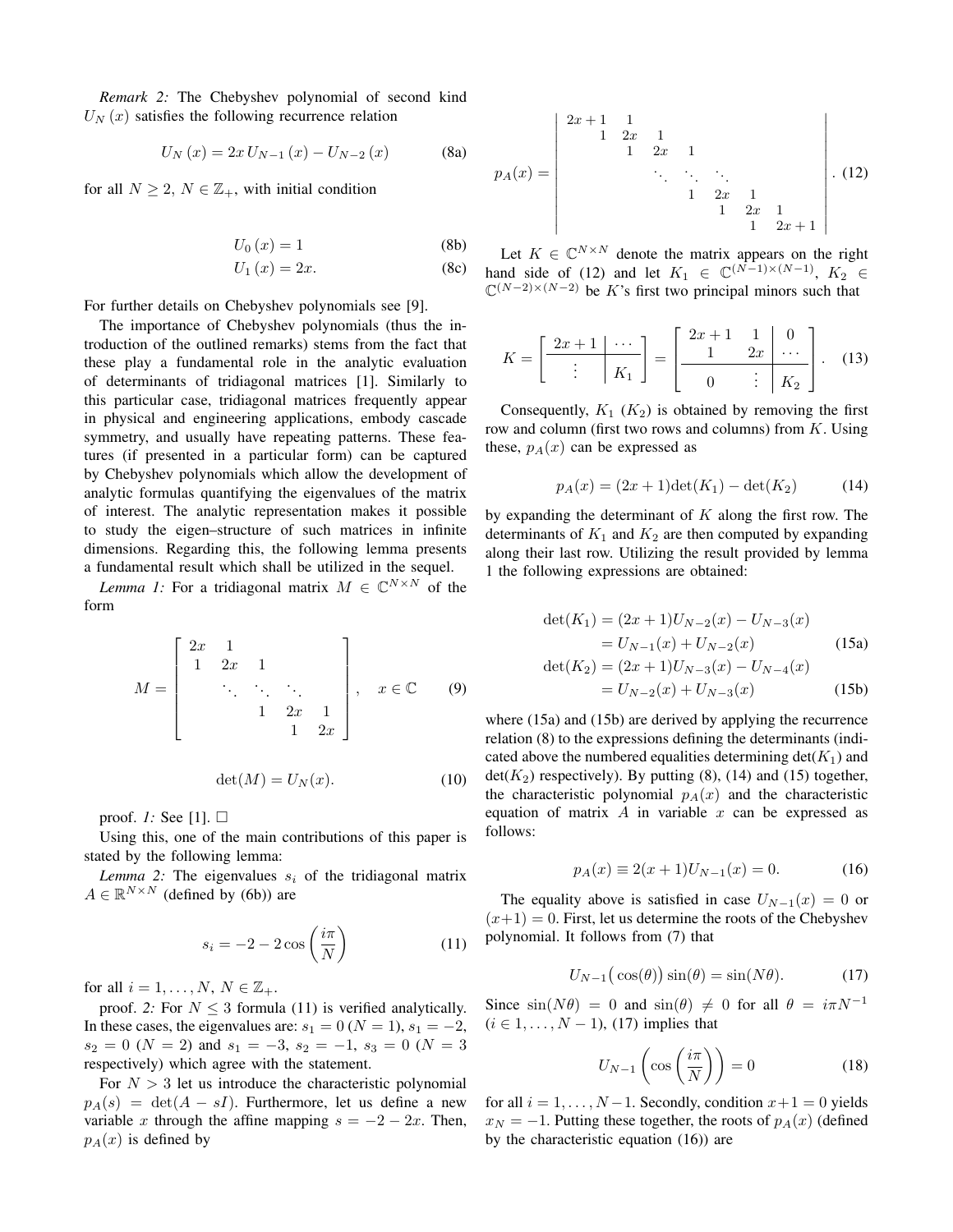$$
x_i = \cos\left(\frac{i\pi}{N}\right), \quad \forall i = 1, \dots, N \tag{19}
$$

due to the fact that  $cos(N\pi N^{-1}) = -1$  which accommodates the Nth root  $(x_N = -1)$ . Using (19) and the formerly introduced equality  $s_i = -2 - 2x_i$ , the roots of the characteristic polynomial  $p_A(s)$ , thus the formula expressing the eigenvalues of  $A$  shall result in  $(11)$  which completes the proof.  $\square$ 

The eigenvalue formula (11) samples the function  $s(x) =$  $-2-2\cos(x)$ , on the domain  $x \in (0, \pi]$  with sampling instant  $\Delta x = \pi N^{-1}$ . The graph of  $s(x)$  is depicted in figure 3. Correspondingly, irrespective of the magnitude of the number of control volumes  $N$ , one root is located at the origin that captures the integrator dynamics of the tanks–in–series model. The rest of the modes exhibit smooth exponential decay as the eigenvalues of A are negative reals between minus four and zero.



Fig. 3. The graph of the eigenvalue function  $s(x) = -2 - 2\cos(x)$  of matrix A.

#### *A. Asymptotic analysis*

The asymptotic analysis of the model aims to examine the conditions under which (6) has a physically meaningful asymptotic behavior. That is, the convergence of the dynamics of (6) is in the focal point of the analysis as the number of control volumes  $N$  goes to infinity. However, convergence is (just) a necessary condition as it is desired that the limit dynamics is interpretable in a physical sense. To achieve vital progress the following assumption is considered:

*Assumption 3:* The flow coefficient  $C_v(N)$  is positive definite and analytic in N, for all  $N \in \mathbb{Z}_+$ .

With that said, the modes of (6) are defined by exponential functions  $\exp(\lambda_i t)$  where

$$
\lambda_i(N) = \frac{C_{\rm v}(N)N}{\delta_x L w} \left( -2 - 2 \cos\left(\frac{i\pi}{N}\right) \right), \quad i = 1, \dots, N
$$

is obtained by magnifying the eigenvalues of A by a factor determined by geometry and the flow coefficient. Using assumption 3, it is easy to verify that for any given  $i$ 

$$
\lim_{N \to \infty} \lambda_i(N) = -\infty.
$$

Thus, the ith mode of the system of interest represents an infinitely fast dynamics as the number of control volumes increases without bounds. For a canal having physically meaningful dimensions such dynamical behaviour (modes) shall be neglected.

To resolve this issue, let us start counting the modes from "backwards", that is,

$$
\lambda_{N-k}(N) = \frac{C_{\rm v}(N)N}{\delta_x L w} \left( -2 - 2\cos\left(\pi - \frac{k\pi}{N}\right) \right) \tag{20}
$$

where  $k = 0, \ldots, (N - 1)$ . In systems engineering  $\lambda_{N-k}$ are referred to as *dominant poles* (modes) due to the fact that these represent the largest time constants (slowest convergence rates) in the system's response to inputs. Since  $-\lambda_{N-k} \in \mathbb{R}$  the time constant is defined as

$$
T_{N-k} := 3|\lambda_{N-k}|^{-1}
$$
 (21)

for all  $k = 1, \ldots, (N - 1)$ . Used widely in systems engineering community, by definition, the time constant measures the rate of convergence of a smooth exponential decay. The relation between time constant and convergence rate is inversely proportional: the higher the time constant the slower the convergence and vice versa.

Due to the fact that  $-2 - 2 \cos(x)$  is analytic on  $x \in \mathbb{R}$ , the eigenvalue function can be stated as

$$
\left(-2 - 2\cos\left(\pi - \frac{k\pi}{N}\right)\right) =
$$

$$
-\left(\frac{k\pi}{N}\right)^2 + \sum_{i=2}^{\infty} (-1)^i a_{2i} \left(\frac{k\pi}{N}\right)^{2i}
$$
(22)

where  $a_{2i} \in \mathbb{R}_{\geq 0}$  for all  $i \geq 2$ ,  $i \in \mathbb{Z}_{+}$ . Formula (22) is obtained by deriving the Taylor expansion of  $-2-2\cos(\pi-\pi)$ x) around  $x = 0$ . Using this, the kth (dominant) mode of (6) is determined by

$$
\lambda_{N-k}(N) =
$$
  

$$
\frac{C_{\rm v}(N)N}{\delta_x L w} \left( -\left(\frac{k\pi}{N}\right)^2 + \sum_{i=2}^{\infty} (-1)^i a_{2i} \left(\frac{k\pi}{N}\right)^{2i} \right)
$$
 (23)

for all  $k = 0, \ldots (N - 1)$ . In what follows, for any finite  $k \in \{1, \ldots, (N-1)\},\$ 

$$
\lim_{N \to \infty} \lambda_{N-k}(N) = \begin{cases} 0 & \text{if } \deg(C_{\text{v}}(N)) = 0 \\ \lambda_{N-k}^* & \text{if } \deg(C_{\text{v}}(N)) = 1 \\ -\infty & \text{if } \deg(C_{\text{v}}(N)) > 1 \end{cases}
$$
(24)

 $\overline{v}$